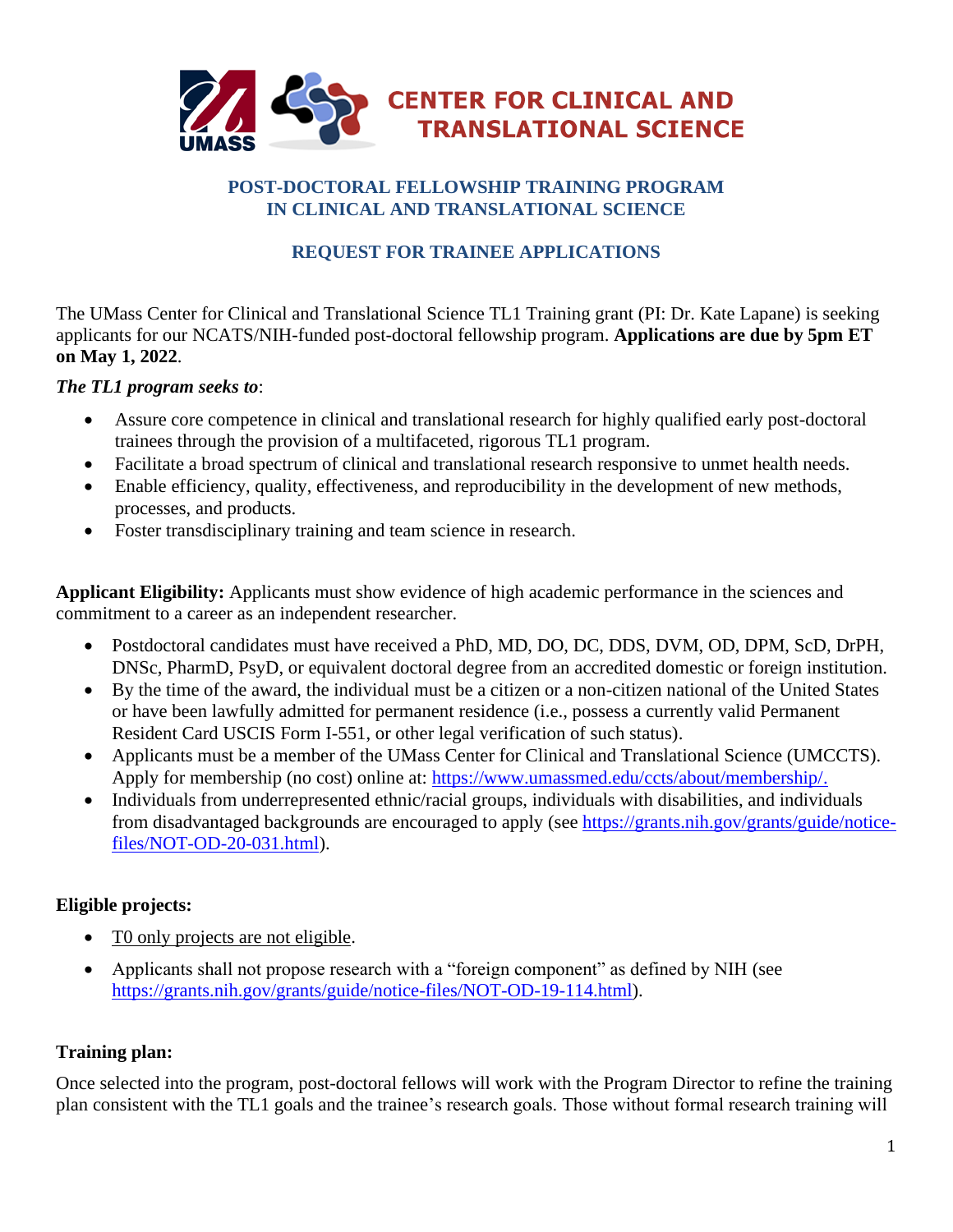be expected to apply to and complete the Master of Science in Clinical Investigation (MSCI) degree program. For those with formal research training, fellows will be expected to complete a 10-17 credit training plan developed with the Program Director.

**Mentoring team:** The successful applicant will have a strong mentoring team committed to helping develop the candidate's research career. The mentors should provide complementary expertise necessary to accomplish the proposed research project which is relevant to human health and includes one component of NIH-defined clinical and/or translational research. Faculty members with a GSBS affiliation are eligible to be a mentor for award applicants. Once selected into the program, adjustments to the mentoring team to align with the TL1 goals may be made (e.g., addition of biostatistical expertise).

**Duration of Support:** Each trainee is initially appointed for one year and will be re-appointed for a second year contingent on good progress toward achieving training and research goals and participation in program offerings, as documented through the trainee's progress report.

**Amount of Support:** Based upon the NIH stipend schedule as outlined in the links below.

[https://grants.nih.gov/grants/guide/notice-files/NOT-OD-21-049.html;](https://grants.nih.gov/grants/guide/notice-files/NOT-OD-21-049.html) [https://www.niaid.nih.gov/grants](https://www.niaid.nih.gov/grants-contracts/salary-cap-stipends)[contracts/salary-cap-stipends](https://www.niaid.nih.gov/grants-contracts/salary-cap-stipends)

## **How to Apply:**

**Post-doctoral candidates need to submit** the following, based on sections from a standard NIH F32 application with the following page limits (in parentheses):

- Title Page: title of project, applicant's name and contact information, PI name, sponsor name (if applicable), # previous years of NIH fellowship support, and abstract (300 word maximum) (1 page)
- NIH Biosketch of applicant (in personal statement include career goals and rationale for selection of  $mentor(s)$ )
- NIH Biosketches of mentors
- 3 Letters of Reference
- Specific Aims (1 page)
- Overview of Research Approach (1 page)
- Training Goals (1 page)
- References (1 page)
- Demographic data (Please note that NIH requires that we ask for this information):
	- 1) Gender
		- a) Male
		- b) Female
		- c) Would rather not answer
	- 2) Ethnicity
		- a) Hispanic or Latino
		- b) Non-Hispanic
		- c) Would rather not answer
	- 3) Racial category
		- a) American Indian or Alaska Native
		- b) Asian